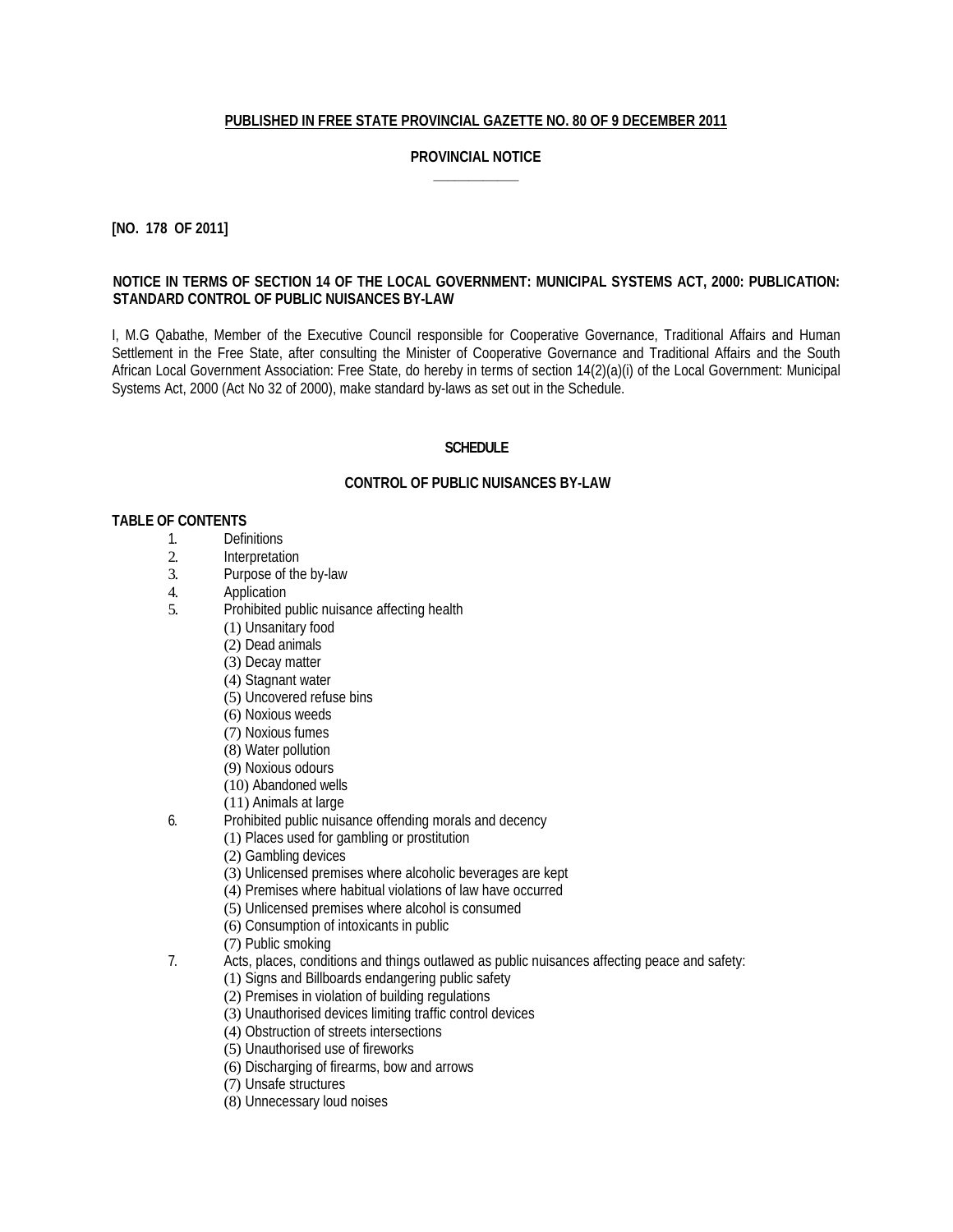- (9) Noisy animals
- (10) Unauthorised street obstructions or excavations
- (11) Unguarded excavations
- (12) Unsafe abandoned refrigerators
- (13) Use of abutting property which causes traffic impediment
- (14) Habitual violations of flammable liquids laws
- (15) Abandoned boxes
- 8. Responsibilities of persons in charge of properties:
	- (1) Maintenance of structure
	- (2) Conditions that tend to depreciate property values
	- (3) Storage of fire wood
	- (4) Remnants of firewood processing
	- (5) Extermination of pests
- 9. Defacement or damage of property by graffition 10. Damage to public property
- 10. Damage to public property<br>11. Advertisement on private pro
- Advertisement on private property without consent
- 12. Procedure on receipt of complaint<br>13. Penalties
- 13. Penalties<br>14. Repeal
- 14. Repeal<br>15. Short tit
- Short title and commencement

# **Definitions**

- 1. In this By-law, unless the context otherwise indicates:
	- **"building"** means any enclosed area of a structure owned or leased or administered by the Municipality;

**"graffiti"** means any drawing, figure inscription, symbol, or other marking which is scratched, painted, drawn in pen or marker or placed by some other permanent or semi-permanent means upon streets, public or private view without the express permission or consent of the property owner;

**"health Officer"** means an individual who carries on , and is registered in terms of legislation to carry on , an occupation which involves the provision of health care, health advice or treatment for the physical or mental health or for the wellbeing of individuals.

**"local community"** means community as defined in section 1 of the Local Government: Municipal Systems Act 32 Of 2002;

**"Municipal area"** means Municipal area determined in terms of the Local Government: Municipal Demarcation Act 27 of 1998;

**"Municipal Manager"** means the ……………………… Municipal Manager appointed as such in terms of Section 82 of the Municipal Structures Act 117 of 1998 as amended; **"notice"** means notice in writing, and" notifying" and 'notified" shall have corresponding meanings;

**"public nuisance"** means a thing, act, occupation, condition or use of property which shall continue for such length of time as to:

- (a) annoy, injure or endanger the comfort, health, repose or safety of the public
- (b) in any way render the public insecure in life or in the use of the property;
- (c) greatly offend the public moral decency;
- (d). unlawfully and substantially interfere with; obstruct or render dangerous for passage any street, ally, road, navigable body of water or other public way;

**"smoking"** means using, carrying or possessing a lighted cigarette, cigar, pipe or other lighted smoking equipment; **"vehicle"** means any self-propelled, enclosed car owned or leased by the Municipality, including those vehicles contracted for passenger transportation services;

# **Interpretation**

2. When interpreting a provision of this By-law, the interpreter must prefer any reasonable interpretation of the provisions that is consistent with the spirit and object of this By- law over any alternative interpretation that is inconsistent thereto.

# **Purpose of this by-law**

3. This By-law aims to create a safe, healthy and peaceful living environment in which people exercise their Constitutional rights responsibly, respect the rights of others and uphold high moral values, thus fulfilling the primary objects of this By-law, viz: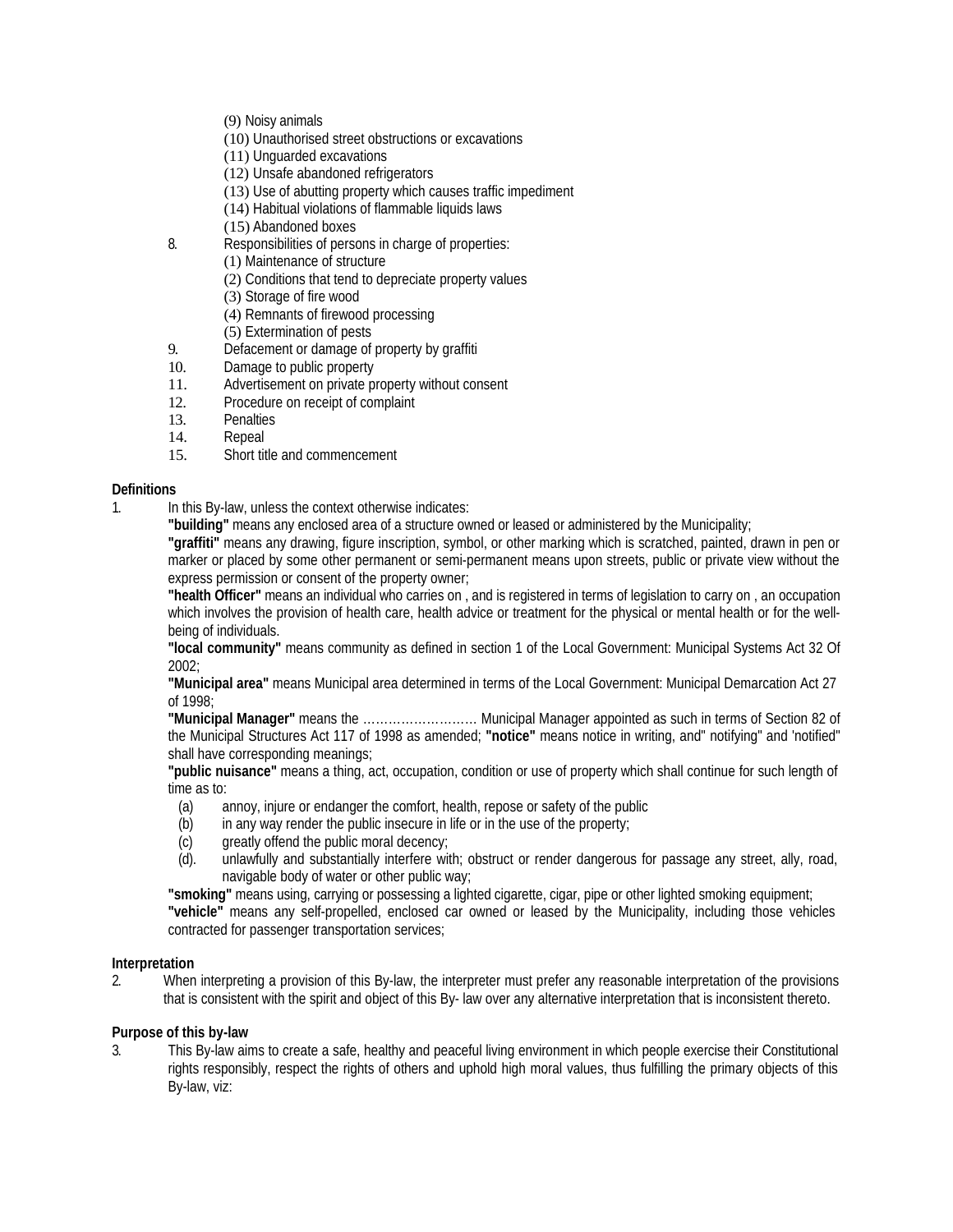- a) To give effect to the Municipality's constitutional mandate to promote a safe and a healthy environment as contained in section 152 (d) of the Constitution of the Republic of South Africa, 1996
	- (i) by regulating public nuisances likely to affect peace and safety, and
	- (ii) by prohibiting all public nuisances having negative impact on health,
- b) To give effect to the Municipality's duty to protect and uphold Communities good moral values by outlawing all immoral and indecent practices, and

# **Application of the By-Law**

4. This By-law applies to:

- (a) The local community as contemplated in Section 1 of the Local Government: Municipal Systems Act, 2000 (Act No. 32 of 2000); and
- (b) Legal personae existent or incorporated within the Municipal area.

# **Public nuisance affecting health**

- 5. The following acts, omissions, places, conditions and things are hereby specifically declared to and prohibited as public health nuisances, but may not to be construed to exclude any other health nuisance within the definition of any applicable law
- (1) All decayed, harmfully adulterated or unwholesome food or drink sold or offered for sale to the public;
- (2) Carcasses of animals, birds or fowls not buried or otherwise disposed of in a sanitary manner within twenty-four hours after death;
- (3) Accumulation of decayed animals or vegetable matter, trash, rubbish , rotting lumber, bedding, packing material, scrap metal or any material whatsoever in which flies, mosquitoes, disease-carrying insects, rats or other vermin may breed;
	- (4) Stagnant water in which mosquitoes, flies or other insects can multiply;
	- (5) Uncovered refuse bins;
	- (6) Noxious weeds and other rank growth or vegetation,
- (7) The escape of smoke, soot, cinders, noxious acids, fumes, gases, fly ash or industrial dust within one kilometre therefore in such quantities as to endanger the health of persons or ordinary sensibilities or to threaten or cause substantial injury to property;
- (8) The pollution of any public well or cistern, stream lake, canal or body of water by sewerage, industrial wastes or other substances;
- (9) Any use of property, substances or things within the Municipal area, emitting or causing any foul, offensive, nauseous, noxious, or disagreeable odours, or stenches extremely repulsive to the physical senses of ordinary persons which annoy, discomfort, injure or inconvenience the health of any appreciable number of persons within the Municipality;
	- (10) All abandoned wells not securely covered or secured from public use; and
	- (11) All animals running at large.

# **Public nuisance offending moral decency**

- 6. The following acts, places, conditions and things are hereby specially declared to be prohibited as public nuisances offending public morals and decency, but such enumeration is not be construed to exclude other nuisance offending public morals and decency within the definition of any other applicable law:
	- (1) all disorderly houses, houses of ill fame, gambling houses and buildings or structures kept for or resorted to for the purposes of prostitution, sexual intercourse or gambling in contravention of any law;
	- (2) all gambling devices and slot machines not operated in accordance with the law;
	- (3) all places where intoxicating liquor or fermented malt beverages are sold, possessed, stored, brewed, bottled, or manufactured, without a permit or license as provided for in law;
	- (4) any place or premises within the area of the Municipality where laws relating to the public health, safety, peace, morals or welfare, are openly, continuously, repeatedly and intentionally violated;
	- (5) any place or premises resorted to for the purpose of drinking intoxicating liquor or fermented malt beverages in violation of the laws of the republic;
	- (6) consumption of any intoxicating liquor or fermented malt beverages while in or upon any public street, alley, sidewalk or public place;
	- (7) defecating or urinating outside of designated sanitary facilities, upon sidewalk, street, alley, public parking lot, park, playground, cemetery, or other public area or upon a private property in open view of the public or in the halls, rooms, stairway, or elevators of public or commercial building or indecent exposing his or her person; and
	- (8) smoking in any of the Municipality's vehicles, buildings or areas designated as non-smoking zone,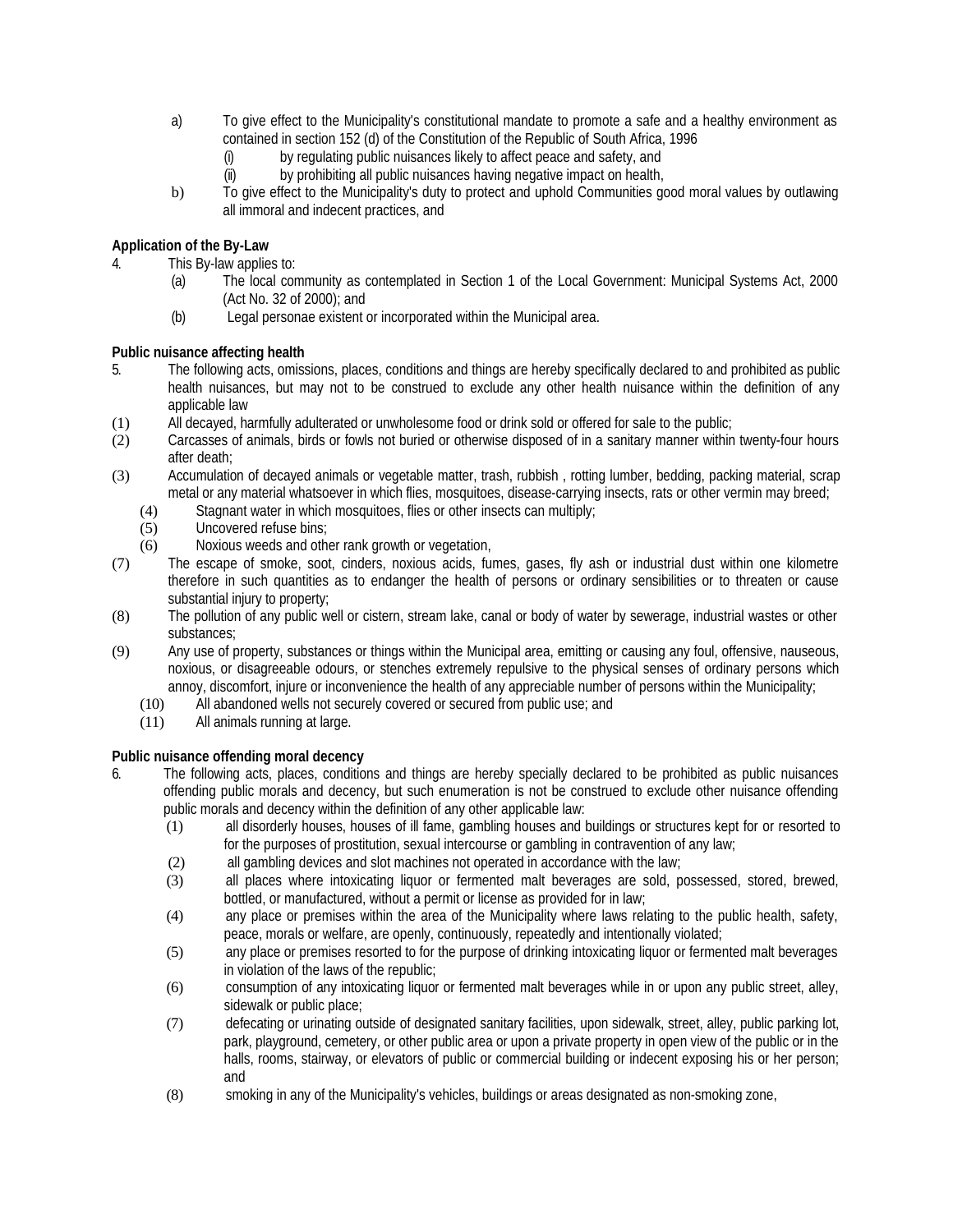### **Public nuisance affecting peace and safety**

- 7. The following acts, place, conditions and things are hereby declared to be and outlawed as public nuisances affecting peace and safety, but this enumeration may not be construed to exclude other nuisances affecting public peace or safety within the definition of any other applicable laws:
	- (1) signs and billboards, awnings and other similar structures over or near streets, sidewalks, public grounds or places frequented by the public, so situated as to endanger the public safety;
	- (2) all buildings erected, repaired or altered in violation of the provision of the building regulations relating to materials and manner of construction of buildings and structures within the Municipality;
	- (3) all unauthorised signs, signals, markings or devices whose purpose is or may be mistaken as official traffic control devices placed or maintained upon or in view of any Municipal road;
	- (4) all trees, billboards or obstructions which prevent persons driving vehicles on public streets and Municipal roads from obtaining a clear view of traffic when approaching an intersection or pedestrian crossing;
	- (5) all use or display of fireworks except as approved by Council resolution;
	- (6) unnecessary discharging of firearms, shooting or discharging a bow, crossbow or similar devices which propels or projects an arrow or similar projectile within the area of the municipality;
	- (7) all building structures so old, dilapidated or out of repairs as to be dangerous, unsafe, unsanitary or otherwise unfit for human use;
	- (8) all loud, discordant and unnecessary noises or vibration of any kind;
	- (9) the keeping or harbouring of any animal or fowl which by frequent or habitual howling, yelping, barking, crowing or making of other noises greatly annoys or disturbs a neighbourhood or any considerable number of persons within the area of the Municipality;
	- (10) all obstructions of streets, sidewalks or municipal roads and all excavations in or under the same, except as permitted by the by-laws of the Municipality or which, although made in accordance with such bylaws, are kept or maintained for an unreasonable length of time after the purpose therefore has been accomplished,
	- (11) all open and unguarded pits, wells, excavations or unused basements freely accessible from any public street, alley or sidewalks,
	- (12) all abandoned refrigerators from which the doors and other covers have not been removed or which are not equipped with a device for opening from inside;
	- (13) any unauthorised or unlawful use of property abutting on a public street, alley or sidewalks or of a public street, alley or sidewalks which cause large crowds of people to gather, obstructing traffic and free use of the streets or sidewalks;
	- (14) repeated or continuous violations of the by-laws of the Council or laws of the Republic relating to the storage of flammable liquids;
	- (15) discarding or leaving outside of any building or dwelling in a place accessible to children any box or container of any kind which has an airtight door or lock which may not be realized for opening from inside, without first removing the door lock.

# **Public nuisance affecting property and property usage**

- 8. Property owners, occupants or person authorized to use same:
	- (1) shall maintain in good repair, painted or covered with exterior siding material intended for that use by the manufacturer for purposes of preservation and appearance, the exterior of every structure or accessory structure, residential and non-residential, including fences;
	- (2) shall maintain, free of broken or missing siding, shingles or exterior woodwork, crumbling stone or bricks, excessive chipped, peeling, or lack of paint, missing, broken or deteriorating steps, porches, handrails and guardrails or any other condition reflective of deterioration and or inadequate maintenance or as may tend to depreciate property values in the area or create a nuisance or hazard;
	- (3) may not allow on any property any debris or condition, including, but not limited to woods, bricks, concrete, rubble, or other building material, crap metal, tree limbs or bush, tree stumps with a height greater than their diameter, diseased or dead trees or other yard waste, household refuse not properly contained or stored, inoperable machinery or parts thereof (except when housed inside out of public view), refrigerators, stoves, washing machines, dryers, or other appliance, water heaters, bedsprings or other furniture not intended for exterior use by the manufacturer and used or stored on open porches or yards, rutted lawns on driveways or any other unsightly conditions as may tend to depreciate property values in the area or create a nuisance,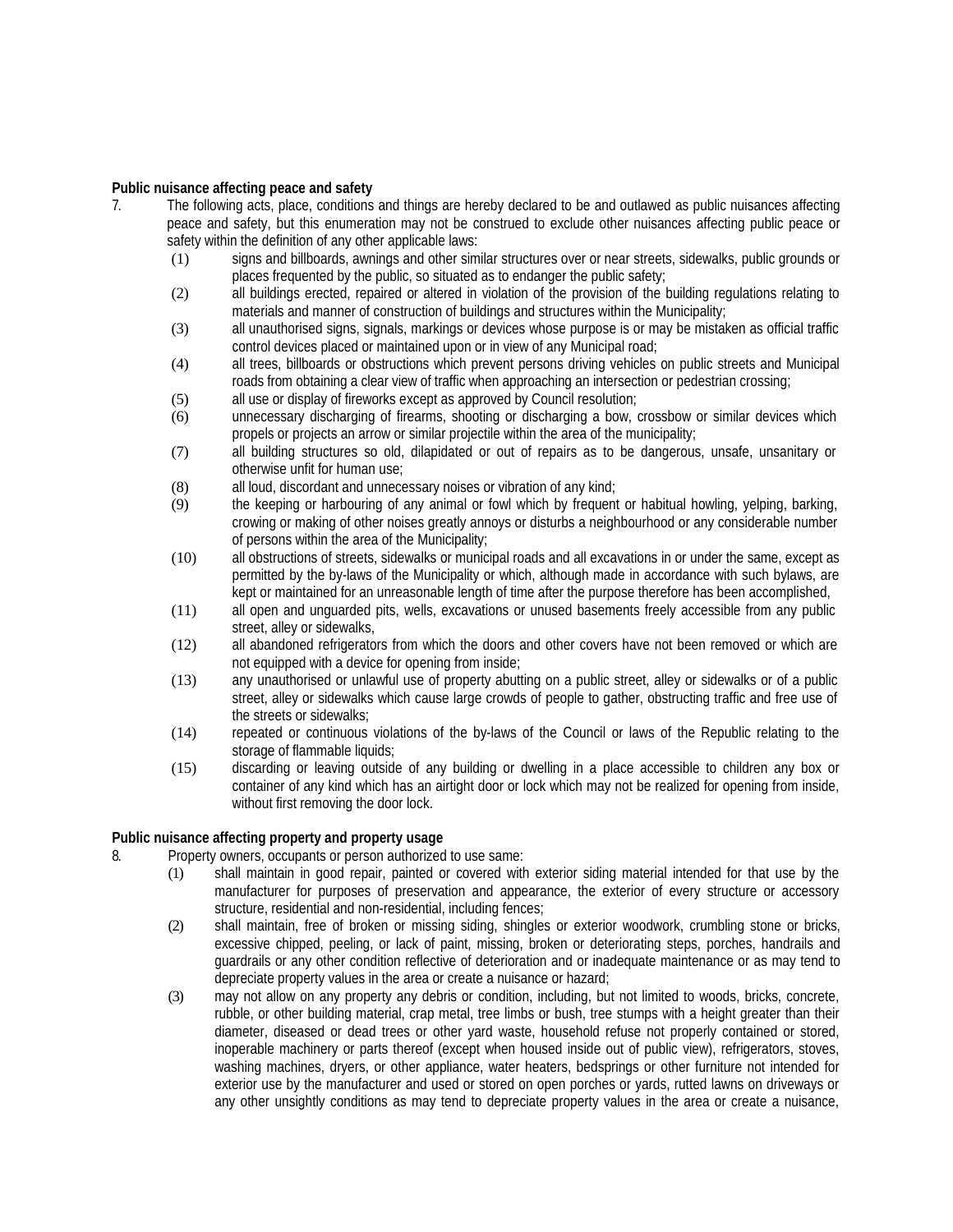hazard or eyesore;

- (4) may not store outdoors or allow the outside storage of firewood on any property used or zoned for residential use, except as permitted in this paragraph. Firewood may not be stored in the front yard of such property or within the setback, except that firewood maybe temporarily stored for a period not exceeding fourteen days of delivery to the property. All firewood may be stacked no higher than the upper-most horizontal portion of the fence and infestation of mice, rats, other rodents or insects may not be permitted under or near the stack;
- (5) may not allow any brush, debris or refuse from the processing of firewood to remain anywhere on the property;
- (6) shall be responsible for the extermination of any insects, rodents, pigeons or pests when the infection is caused by their failure to maintain the building in the pests -proof condition.

## **Defacement or damage of property by graffiti**

9. Graffiti is hereby declared to be a public nuisance devaluing property and:

- (1) any person who affix graffiti to any property is liable for the cost of removing or covering such graffiti in addition to any fine imposed for violating this section;
- (2) parents of any minor child who affixed graffiti may be held liable for the cost of removing or covering the said graffiti;
- (3) upon the discovery of the graffiti the owner or lawful occupant of the property must:
	- (a) notify the Council before removing or covering such graffiti.
	- (b) cover or remove the graffiti within fifteen days in compliance with written notice served upon them by the Council to remove or cover such graffiti.
- (4) In the event of the owner or lawful occupant of the property failing to comply with the Council notice to cover or remove the graffiti, the Council shall have the graffiti covered or removed and all costs, fees and expenses will be assessed to the said owner or lawful occupant.

## **Damage to public property**

- 10. The following acts constitute damage to public property and are declared public nuisance:
	- (1) breaking, soiling, defacing, injuring or damaging any guidepost, signs, street lamp or post, traffic signs or signal, fountain, statue, monument or other ornamental structure within any public street, alley, park, cemetery or other public place;
	- (2) breaking, soiling, defacing, injuring or damaging any part of any public building or any public property or equipment,
	- (3) opening, removing, operating or otherwise tampering with any Municipal property or equipment, including but not limited by way of emuneration, to manholes and covers, pumps, storm grates, sewers and mains, water valves and stop shut-off boxes, meters, vehicles, and attachment thereto, barricades and signal lighting for construction and emergency purposes;
	- (4) painting or posting any bill, notice, picture, advertisement upon any public building, curb stone, crosswalk, gutter, street, sidewalk, hydrant, lamp post and bridge;
	- (5) tampering with, injuring, breaking, cutting, taking down or disarranging any electric light pole, fire or alarm box, or any wire cord,, lamp or other apparatus used in operating or maintaining any electric light or firearm, without authority to do so or, post any bills or posters of any kind whatsoever upon any such poles or posts within the area of the Council:
	- (6) This section (Section 10) does not apply to duly authorized employees or agents of the Municipality or to a person authorized by the permit issued by the Council, or to any person possessing written authorisation from the Municipal Manager.)

### **Advertisement on private property without consent**

11. A person may not post paper or any written or painted bill, notice or advertisement on any part of the outer walls of any building without first having obtained the consent of the owner thereof.

### **Procedure on receipt of complaint**

12. Whenever compliant is made to the Municipal Manager that a public nuisance exists within the Municipal area, the Municipal Manager must notify the police, health Officer or building Inspector who must forthwith inspect the premises and make a written report of his or her findings to the Municipal Manager. Whenever practicable, the Inspecting Officer shall cause photographs to be taken of the premises and must file the same.

### **Summary abatement**